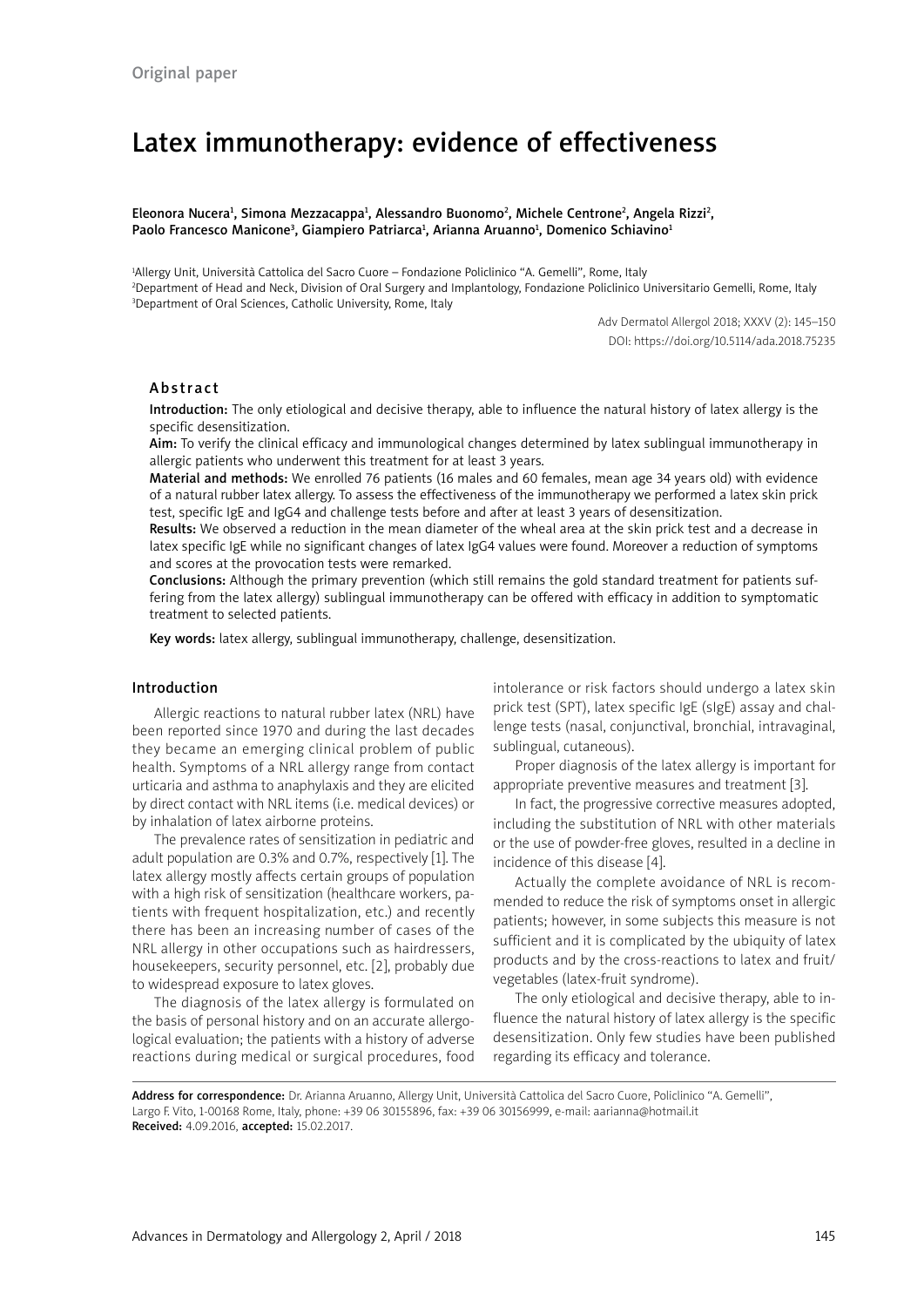| Day | Concentration                  | Administered dose           | Total dose                  |
|-----|--------------------------------|-----------------------------|-----------------------------|
|     | From $10^{-18}$ to $10^{-10}$  | 1 drop every administration | 28 per $10^{-10}$ µg of NRL |
|     | From $10^{-9}$ to $10^{-1}$    | 1 drop every administration | 2.8 $\mu$ g of NRL          |
|     | Undiluted solution (500 µg/ml) | 1, 2, 3, 4, 5, 10 drops     | 500 $\mu$ g of NRL          |

Table 1. Rush sublingual desensitization treatmnent to latex

*Maintenance treatment: 10 drops 3 times a week.*

Our previous study [5] showed an improvement in skin and respiratory symptoms and in conjunctival challenge tests after the desensitization. At the end of the therapy, in fact, almost all patients were able to wear latex gloves, to undergo medical or surgical intervention, to stay in environments where latex is present. Our protocol of rush latex desensitization treatment (Table 1) was performed in 4 days, during which increasing doses of the latex extract (Alk-Abellò, Milan) were administered under the patient's tongue until reaching the highest dose of 500 µg of latex during hospitalization. A maintenance therapy (10 drops of an undiluted solution three times a week) was followed at home. All the patients were equipped with an emergency kit which included auto injectable epinephrine, betamethasone and clorphenamine and we suggested future specialist visits in latex-safe environment before latex tolerance was acquired.

In another open-label and non-controlled study, Cistero [6], in a trial of 10 weeks, demonstrated a higher tolerability of the sublingual than subcutaneous route. In a double-blind, placebo-controlled study of 1-year sublingual immunotherapy, Nettis [7] showed a significant improvement in symptoms and medication scores after the 12 months' treatment. Finally, another trial suggested that latex sublingual immunotherapy (SLIT) was more effective than placebo after 1-year follow-up, but only 9 patients completed the study and, hence, results must be treated with caution [8].

All these studies described in literature have some deficiencies (an inappropriate trial design, short followup or the use of different commercial products). Thus, given that we decided to verify the clinical efficacy and immunological changes determined by NRL immunotherapy in allergic patients who underwent this treatment for at least 3 years, as happened in respiratory immunotherapy [9, 10] and food allergy [11].

#### Material and methods

#### Trial design

This study is an observational trial and its aim is to verify the clinical efficacy of NRL SLIT (Alk-abellò) in patients who finished the treatment or were treated for at least 3 years.

The primary endpoint was assessed by the changes in the response to challenge tests (cutaneous, mucousoral, conjunctival, nasal), performed before and after 3 years of therapy.

The secondary endpoint was to evaluate the possible immunological changes determined by the immunotherapy by means of skin prick tests with latex (Alk-abellò, Milan), and the assay of latex specific IgE and IgG4.

# Patients

The study was carried out on all the subjects referred to the Allergy Department of Policlinico "A. Gemelli" in Rome with evidence of an NRL allergy (positive SPT and specific IgE). The diagnosis of the latex allergy was confirmed by challenge tests (cutaneous, mucous-oral, nasal, and conjunctival). All subjects were questioned about symptoms after latex exposure (ranging from contact urticaria to anaphylaxis) and possible risk factors (atopy; occupation as healthcare workers, dentists, rubber plantation workers, etc.; multiple surgical operations; myelomeningocele).

The inclusion criteria were: age 18–60 years, an immediate reaction after latex exposure, positive skin prick test for latex (Alk-abellò) (> 3 mm), positive latex specific IgE assay (> 0.35 KU/l) (Phadia, Uppsala, Sweden) and positive latex challenge.

The exclusion criteria were ongoing breastfeeding or pregnancy, positive placebo challenge and any clinical condition that contraindicates immunotherapy according to the European Academy of Allergy and Clinical Immunology (EAACI) guidelines [12].

Written informed consent was obtained from all patients.

Every patient signed informed consent to perform challenge tests and subsequently to undergo the desensitization treatment.

#### Skin prick test

All patients underwent the skin prick test (SPT) with the NRL extract (Alk-Abellò, Milan, Italy). All SPT were performed and read after 15 min according to the EAACI guidelines [13]: a wheal diameter greater than or equal to 3 mm was considered as a positive result. Skin prick test with a histamine (10 mg/ml) and saline solution were carried out as positive and negative controls, respectively.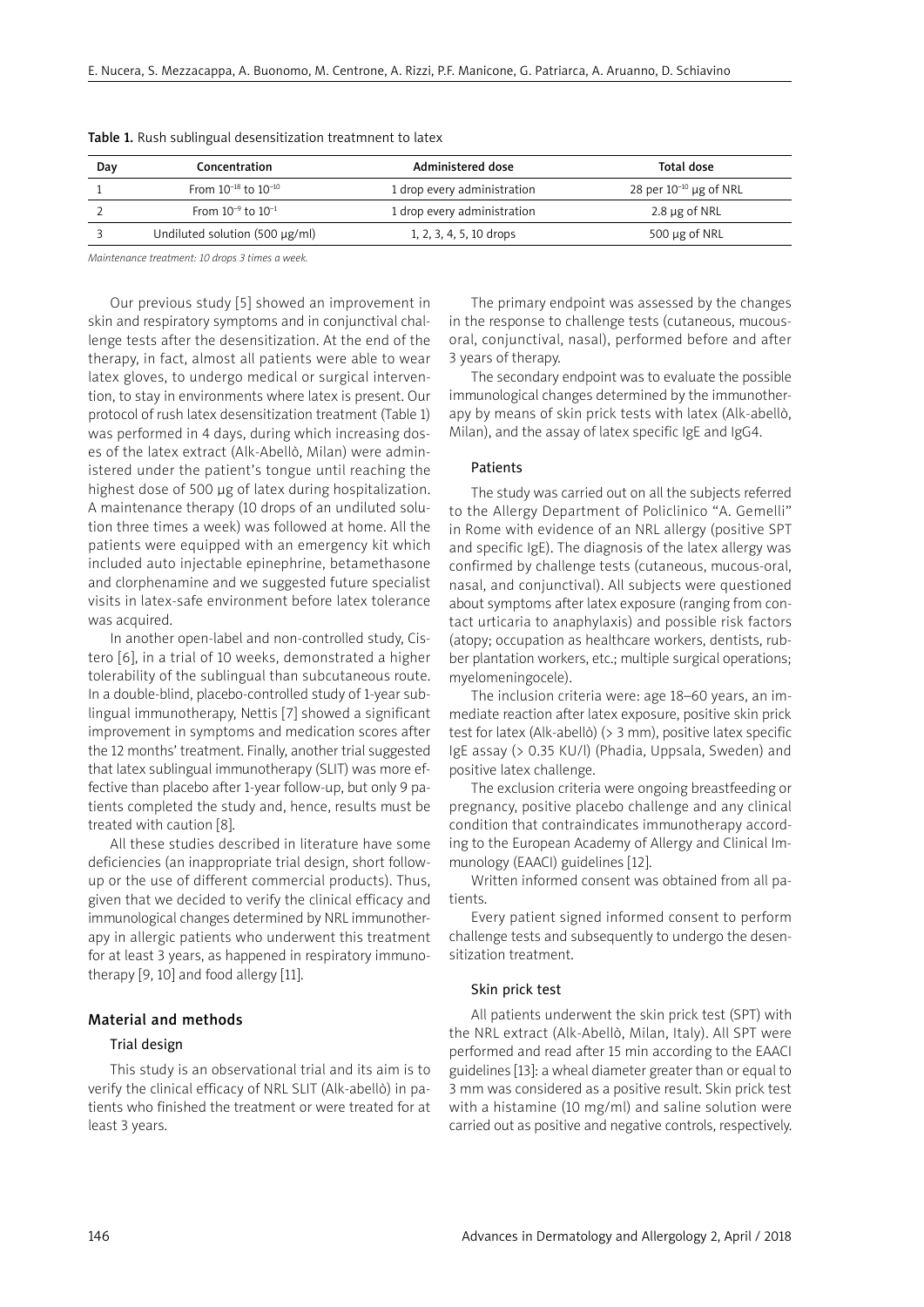#### *In vitro* parameters

Serum samples were collected before and after the treatment for the assay of latex specific IgE and IgG4 by the UniCAP System (Thermo-fisher); samples with specific IgE concentrations of ≥ 0.35 KU/l were considered as positive.

#### Challenge tests [14]

Latex provocation tests were performed in a day hospital regimen under physician observation and vital parameters were monitored during each test.

The cutaneous provocation test consisted of wearing a latex glove (Triflex Allegiance Health Care Co., McGaw Park, IL, USA) on one hand for 60 min.

The mucous-oral challenges were carried out by asking the patient to hold a latex-gloved test tube in the mouth until symptoms appeared or up to 1 h.

The conjunctival and nasal challenges were performed by instilling latex into the inferior fornix of alternate eyes or by inhaling latex solutions of the commercial extract, starting with the concentration of  $500 \times 10^{-8}$ µg/ml up to 50 µg/ml.

During latex challenge tests, ocular (tearing, itching, erythema and conjunctival edema), respiratory (rhinorrhea, nasal itching, nasal blockage, sneezing, wheezing, cough, dyspnea and laryngospasm) and muco-cutaneous symptoms (generalized pruritus, erythematous-papular rash, urticarial-angioedema, oral and pharyngeal itching) were recorded by the same physicians who observed the patient until the end of each challenge and assessed score symptoms on a four-point scale: 0 (absent), 1 (mild), 2 (moderate) and 3 (severe). Also a medication score, assessing administration of symptomatic medication during these provocation tests, was calculated accordingly to each therapeutic category: 1 point for local anti-allergic treatment, 2 points for an antihistamine tablet and 3 points for parenteral therapy (steroids or antihistamines).

#### Immunotherapy schedule

A rush sublingual desensitizing treatment with latex was performed in 4 days by administering increasing doses of the latex extract under the patients' tongue [8]. The patients were instructed to keep the allergen solution in the mouth for at least 3 min and then swallow it. The protocol started with a drop of the latex solution (500  $\mu$ g/ml) diluted 1 : 10<sup>18</sup> until reaching the highest dose of 1 ml of the undiluted solution (500 µg of latex). A maintenance therapy (500 µg of undiluted solution three times a week) was recommended (Table 1).

All patients were equipped with a diary, where they were asked to indicate possible side effects relating to SLIT, an emergency kit (antihistamines, corticosteroids, auto injectable epinephrine) to manage adverse reactions and we suggested future specialist visits in latexsafe environment.

The treatment started in a Day Hospital regimen and, when the patients reached the maintenance dose, continued at home with monthly hospital visits to hand back the diary to monitor the compliance.

#### Statistical analysis

We performed the McNemar's  $\chi^2$  test and the Wilcoxon-Mann-Whitney test to evaluate the results of the challenges and the changes in skin prick tests, latex specific IgE and IgG4 before and after the desensitization. The significance level was set at *p* > 0.05.

#### Results

We enrolled 76 patients (16 males and 60 females, mean age 34 years old) with evidence of the NRL allergy who underwent desensitization treatment for at least 3 years.

At time of diagnosis, all but two patients were positive to the skin prick test with latex and 67 out of the 76 subjects presented positive latex specific IgE. These patients fulfilled inclusion criteria because the latex allergy diagnosis was confirmed by challenge tests.

After the desensitization treatment, we observed a negative latex SPT only in 9 patients but in 91% of our population we observed a decrease in the mean diameter of the wheal area from 7.78 mm before the SLIT to 5.24 mm after SLIT (*p* < 0.001) (Figure 1).

Considering serum levels of latex specific IgE after desensitization we detected a value < 0.35 kU/l in 10 patients although a reduction in this value was measured in 78% of patients (the mean value of specific IgE was 13.33 KU/l before the SLIT and 8.95 kU/l after the SLIT, *p* < 0.01) (Figure 2).

The values of specific IgG4 did not show significant changes after desensitization.

The results of challenges are presented in Table 2.



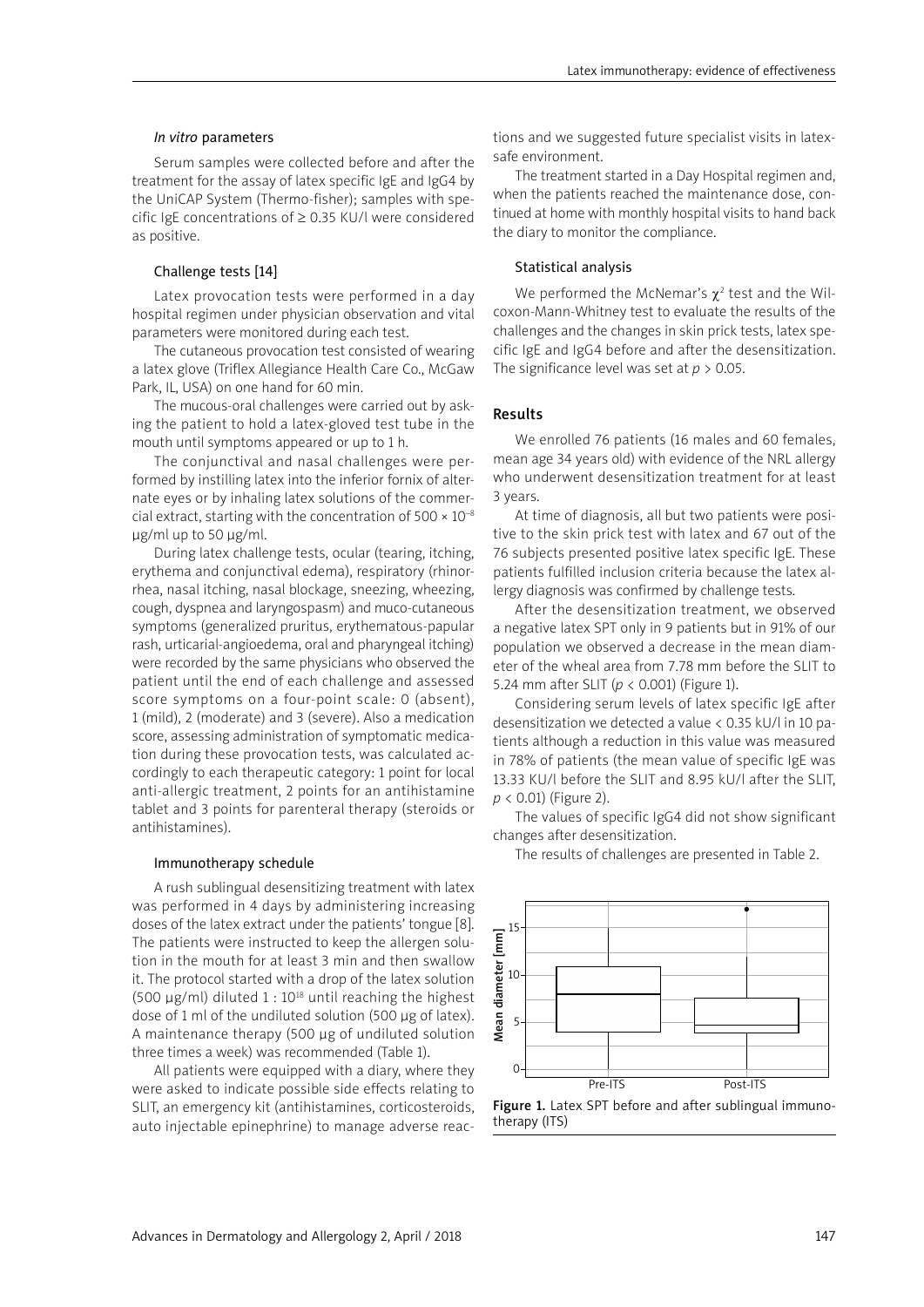| Variable                                | Positive before immunotherapy | Positive after immunotherapy |
|-----------------------------------------|-------------------------------|------------------------------|
| Latex skin prick test ( $n = 76$ )      | 74                            | 65                           |
| Latex sigE $(n = 76)$                   | 67                            | 57                           |
| Cutaneous challenge test ( $n = 72$ )   | 57                            | q                            |
| Mucous challenge test ( $n = 45$ )      | $11 (TSS = 13)$               | $4 (TSS = 10)$               |
| Nasal challenge test ( $n = 26$ )       | $24$ (TSS = 13)               | $5 (TSS = 8)$                |
| Conjuctival challenge test ( $n = 46$ ) | 42 (TSS = 71)                 | $27 (TSS = 50)$              |

#### Table 2. Results of challenge tests

*TSS – total symptoms score.*



Figure 2. Latex specific IgE before and after sublingual immunotherapy (ITS)

At the beginning of the study, a cutaneous provocation test was carried out in 72 out of 76 patients because the remaining 4 patients presented dermatitis of their hands. During the test, 57 subjects developed adverse reactions (rhinoconjunctivitis, cutaneous symptoms or both); of these subjects 48 became negative at the end of the trial ( $p < 0.01$ ). Anyway, regarding the other 9/57 patients who remained positive at the cutaneous test, no changes were observed in the total symptoms score before and after the SLIT.

The other challenges (mucous-oral, conjunctival and nasal) have been performed in a limited number of patients because not all the subjects gave their consent to undergo the procedures.

The mucous challenge test, performed in 45 out of 76 subjects, scored positive in 11 of them; after the immunotherapy 4 patients still reacted but there was a slight decrease in the total symptoms score that cut down from 13 to 10 (*p* = 0.003).

Before the treatment, the nasal provocation test was performed in 26 out of 76 patients and 24 subjects were positive: after 10–45 min, they presented rhinoconjunctivitis or cutaneous symptoms. After 3 years of immunotherapy only 5 out of 24 patients were still positive but we observed a slight reduction in total symptoms score from a value of 13 to 8 but this result, although interesting, was not statistically significant.

Concerning 46 out of 76 patients who performed the conjunctival test, we observed a clear negativity in 15 out of 42 subjects who had an adverse reaction during this test before the treatment ( $p < 0.05$ ). In patients who were still positive to this challenge after the desensitization there was a decrease in the total symptoms score from 71 to 50.

During the trial, 35/76 patients came into contact accidentally with latex: 25 of them did not present an adverse reaction, while 10/35 developed an allergic reaction which consisted of mild cutaneous symptoms in all cases and one patient had a systemic reaction.

#### Discussion

The main therapeutic approach in latex sensitized subjects is to avoid latex exposure. In patients that have difficulties in applying adequate avoidance measures, a sublingual immunotherapy is recommended.

Our team has already widely published on this matter.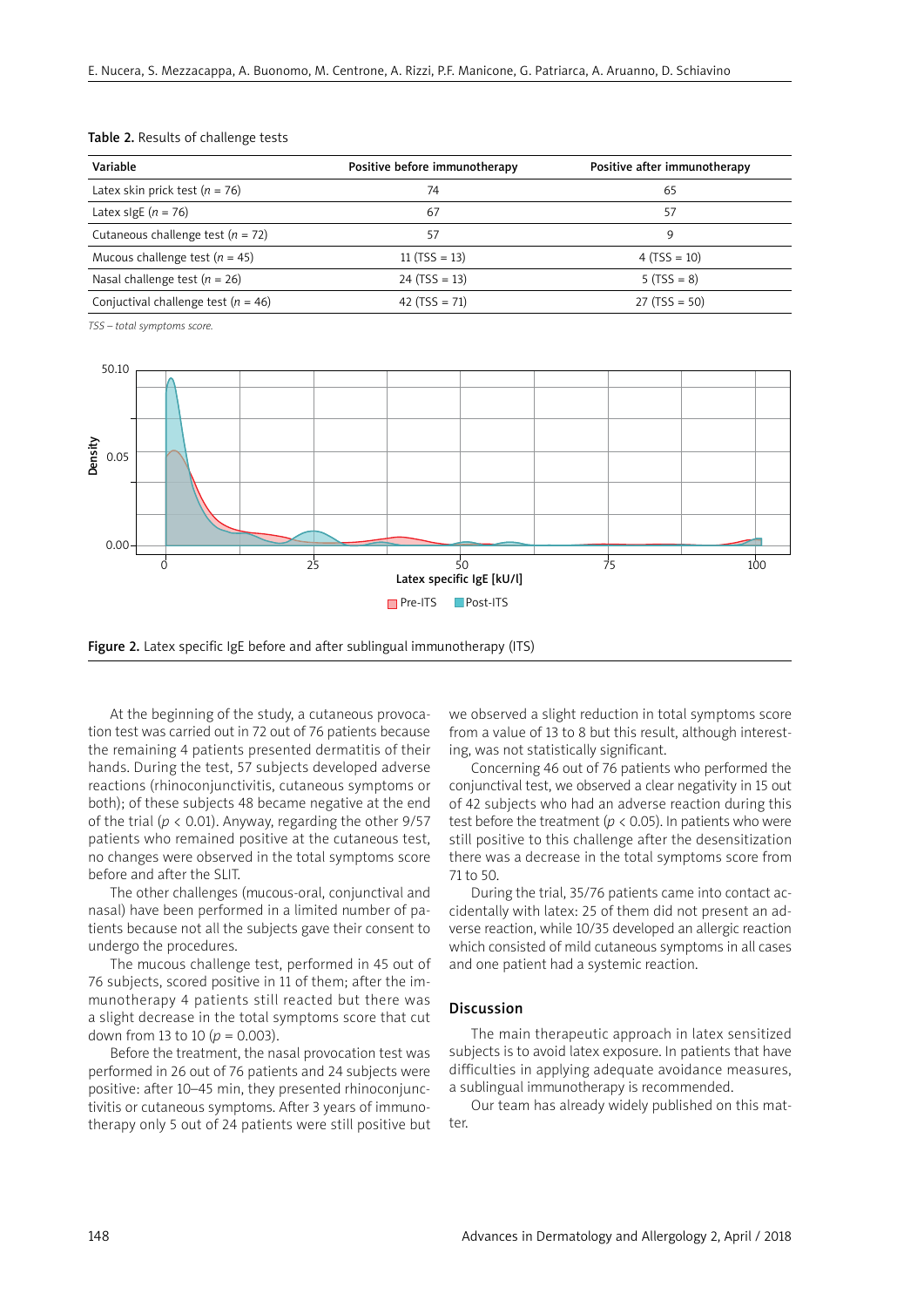In a publication of 2002 [4], we evaluated the efficacy of latex immunotherapy; we randomly assigned 12 patients as controls and 12 patients undergoing treatment according to the rush protocol. All patients performed cutaneous, mucosal, sublingual and conjunctival challenges, evaluating a symptoms score (baseline and after 3 months). In the active group, we observed a significant reduction in latex specific IgE values in 7 patients and a negative outcome in cutaneous, mucosal and sublingual challenges, while the conjunctival one showed only a significant symptoms score reduction. In conclusion, this study showed how the latex immunotherapy in 4-day rush protocol is effective in patients with a latex allergy.

In a further experience [15], our team compared 2 different induction rush protocols (2 and 3 days) in terms of efficacy, safety and tolerability in reaching the maintenance dose. The patients were randomized: 10 in group 1 (2 days) and 12 in group 2 (3 days). The skin prick test became negative in 16 patients (8 in both group 1 and 2) and the remaining patients showed a significant symptoms score reduction.

Other authors support the safety and efficacy of immunotherapy (SLIT) for latex.

Buyukozturk *et al.* [8] demonstrated a clear efficacy of desensitisation after 12 months' treatment showing a reduction of symptoms and scores at the cutaneous provocation tests performed in allergic patients (all health professionals who were unable to prevent the clinical manifestations with the prevention procedures only). The same results were obtained by Bernardini *et al.* [16].

Lasa Luaces [17] showed both the effectiveness (increased triggering dose during the conjunctival provocation test) and immunological changes after 6 and 12 months of treatment. In his work the IgG4 appeared to increase between 6 and 12 months of therapy, while the basophil activation test with latex showed a reduction of reactivity after 6 months. The IgE instead did not show statically significant variations.

Cisterò Bahima *et al.* [18] sought to evaluate the tolerability of SLIT latex and its effects on skin reactivity. Twenty-six allergic patients (history of skin and respiratory symptoms after latex contact) underwent SLIT (4 days of induction with 9 weeks of maintenance). The cutaneous challenge, the rubbing test and the SPT were carried out before, during and at the end of SLIT. The cutaneous provocation test was greatly improved both after 5 days and 10 weeks of treatment, while the rubbing test only after 10 weeks. No changes in the SPT were detected.

On the other hand, in the literature there are also cases that show lack of efficacy of the treatment: Morfin Maciel *et al.* [19] described the case of a boy who presented anaphylaxis after inspection in the airport with latex gloves despite latex immunotherapy. Gastaminza *et al.* [20] showed that there is no significant statistical difference between the active and placebo group either *in vivo* or *in vitro*. Moreover this group highlighted a reduction in the percentage of basophil activation both in the active group after 2 years of therapy and in the placebo group after 1 year of treatment.

The aim of our study was to update the data of the literature about the management of the latex allergy in those patients in whom the avoidance measures were not feasible or effective. The patients underwent latex SLIT for at least 3 years during which we checked the clinical and immunological changes comparing the outcomes of the provocation test, skin prick test and *in vitro* test.

Although in our study there was no control group, it must be highlighted that we enrolled a larger group of patients than the studies described above.

In contrast with the observations of Lasa Luaces, in this work we observed a decrease in latex specific IgE as previously stated [4, 8] and no statistically significant changes of latex IgG4 values were found. On the other hand, we did not confirm the data of Cisterò Bahima, detecting a significant reduction in the mean diameter of the wheal area at SPT.

According to Cisterò Bahima, Buyukoturk, Bernardini and Lasa Luaces, a reduction of symptoms and scores at the provocation tests were remarked.

#### Conclusions

Although the primary prevention (and thus the complete elimination of latex contact) still remains the gold standard treatment for patients suffering from the latex allergy, SLIT can be offered with efficacy in addition to symptomatic treatment to selected patients.

For these reasons, further investigations in this field are needed, especially in order to identify tolerability, safety, long-term effectiveness and maintenance dosage, as the literature shows they are still widely variable.

# Conflict of interest

The authors declare no conflict of interest.

#### References

- 1. Niggemann B. IgE-mediated latex allergy an exciting and instructive piece of allergy history. Pediatr Allergy Immunol 2010; 21: 997-1001.
- 2. Rolland JM, O'Hehir RE. Latex allergy: a model for therapy. Clin Exp Allergy 2008; 38: 898-912.
- 3. Chełmińska M, Specjalski K, Różyło A, et al. Differentiating of cross-reactions in patients with latex allergy with the use of ISAC test. Adv Dermatol Allergol 2016; 33: 120-7.
- 4. Allmers H, Schmengler J, John SM. Decreasing incidence of occupational urticaria caused by natural rubber latex allergy in German health care workers. J Allergy Immunol 2004; 114: 347-51.